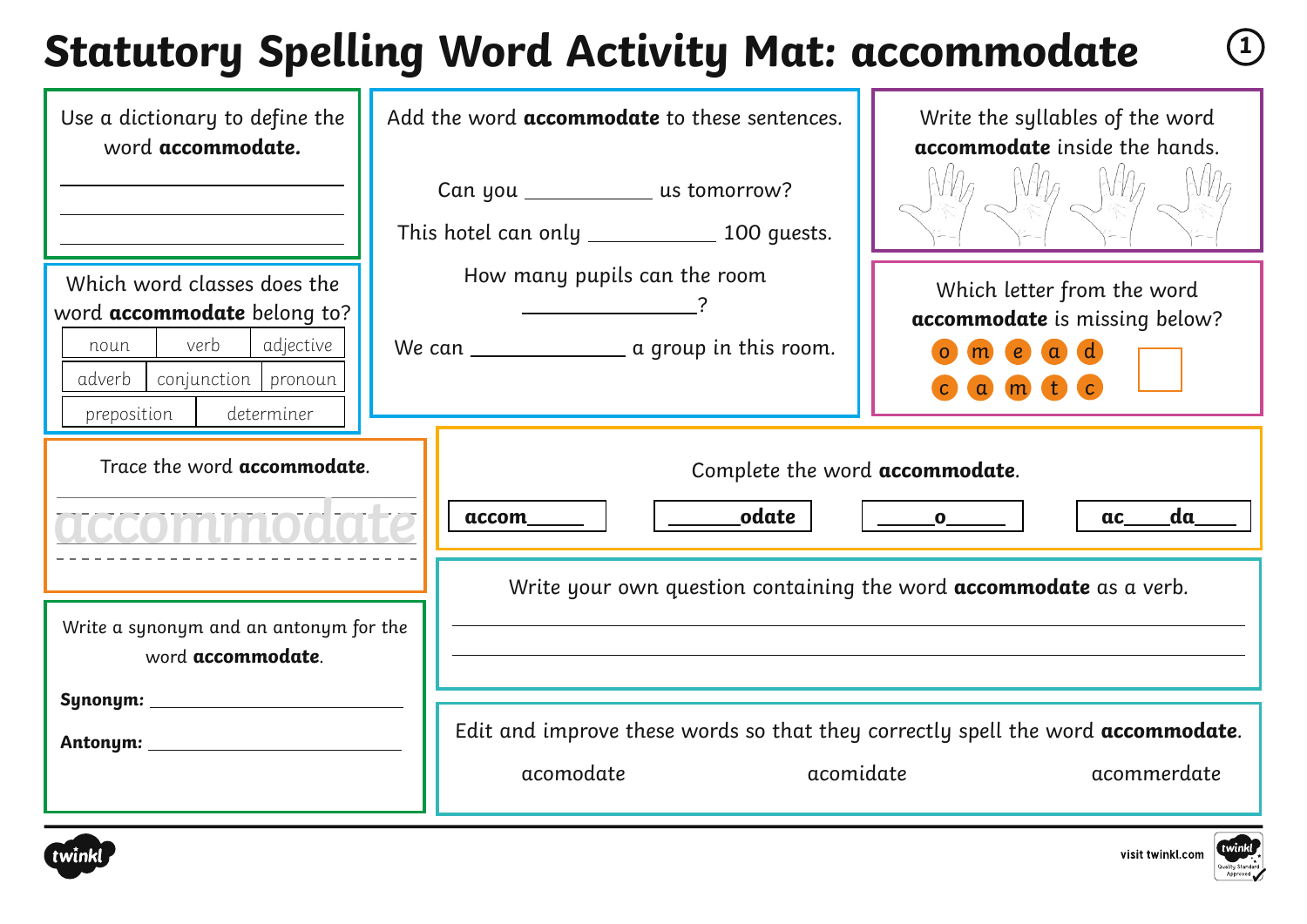## **Statutory Spelling Word Activity Mat: accompany <sup>2</sup>**

| Use a dictionary to define the<br>word accompany.                                                                                                     | Add the word <b>accompany</b> to these sentences.                                                 | Write the syllables of the word<br>accompany inside the hands.                                     |
|-------------------------------------------------------------------------------------------------------------------------------------------------------|---------------------------------------------------------------------------------------------------|----------------------------------------------------------------------------------------------------|
| Which word classes does the<br>word accompany belong to?<br>verb<br>adjective<br>noun<br>adverb  <br>conjunction pronoun<br>determiner<br>preposition | Will you ____________ me?<br>Mr Jones will _____________________ you on the trip.<br>headteacher. | Which letter from the word<br>accompany is missing below?<br>$m$ $p$ $a$<br>(n)<br>a m c           |
| Trace the word <b>accompany</b> .                                                                                                                     | Complete the word accompany.<br>accom<br>_________pany                                            | ac<br>$\overline{\phantom{a}}$ $\overline{\phantom{a}}$ $\overline{\phantom{a}}$<br>$\mathbf{p}$ a |
| Write a synonym and an antonym for the<br>word accompany.                                                                                             | Write your own statement containing the word <b>accompany</b> as a verb.                          |                                                                                                    |
| Synonym: ___________<br>Antonym: ____________                                                                                                         | Edit and improve these words so that they correctly spell the word accompany.<br>accompny         | acompany accumperny                                                                                |



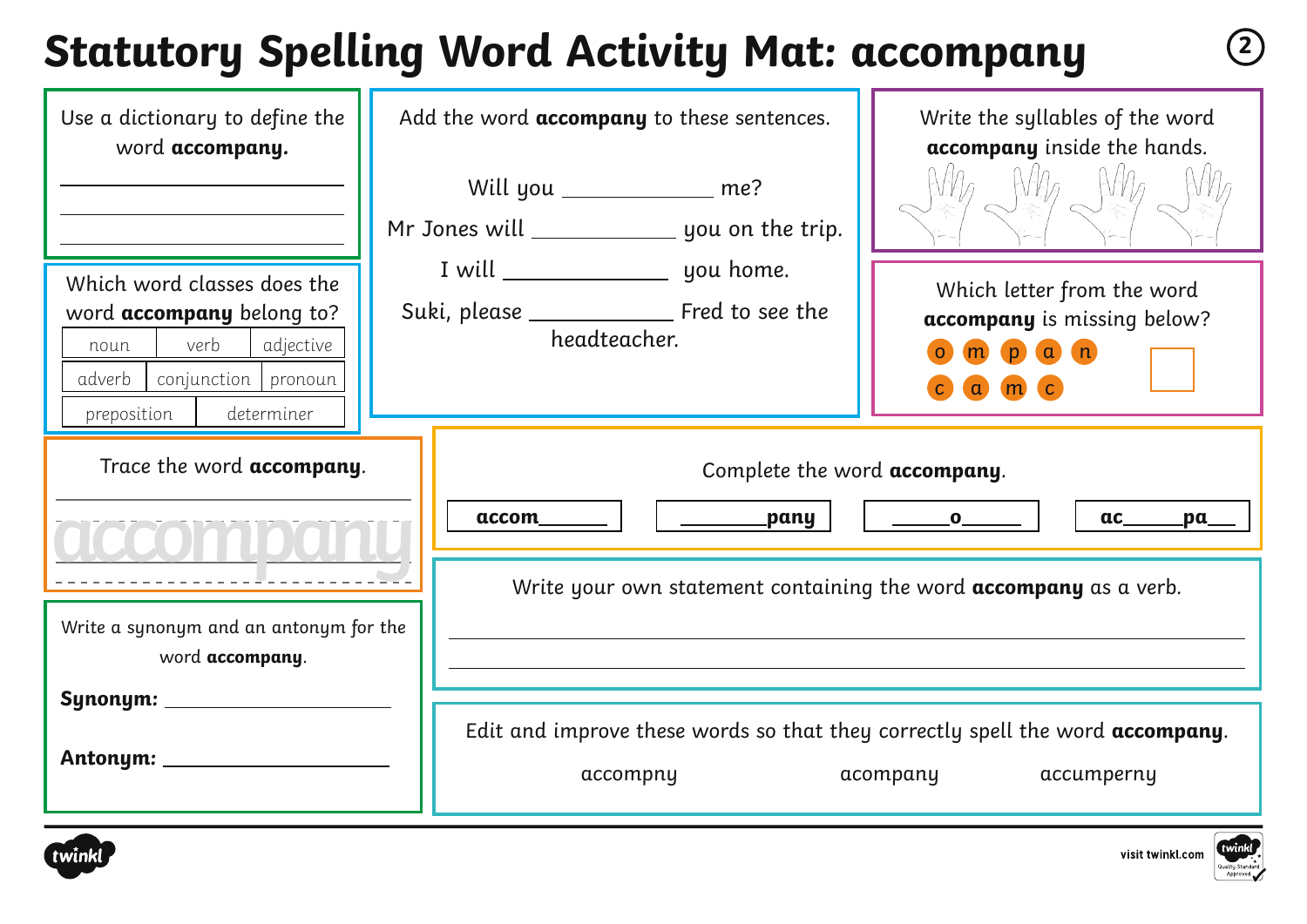# **Statutory Spelling Word Activity Mat: according <sup>3</sup>**

| Use a dictionary to define the<br>word according.<br>Which word classes does the<br>word <b>according</b> belong to?<br>verb<br>adjective<br>noun<br>adverb<br>conjunction pronoun | Add the word <b>according</b> to these sentences.<br>to Will, Hamza won't come.<br>I think everything will go ________________ to<br>plan.<br>to the weather report, it will<br>rain today.<br>I did it _____________ to your instructions. | Write the syllables of the word<br>according inside the hands.<br>Which letter from the word<br>according is missing below?<br>(d)<br>$\blacksquare$<br>$\mathbf{q}$ |
|------------------------------------------------------------------------------------------------------------------------------------------------------------------------------------|---------------------------------------------------------------------------------------------------------------------------------------------------------------------------------------------------------------------------------------------|----------------------------------------------------------------------------------------------------------------------------------------------------------------------|
| preposition<br>determiner<br>Trace the word <b>according</b> .                                                                                                                     | Complete the word according.<br>di<br>accor  <br>$\overline{\phantom{a}}$ $\overline{\phantom{a}}$ $\overline{\phantom{a}}$ $\overline{\phantom{a}}$<br>ac                                                                                  |                                                                                                                                                                      |
| Write a synonym and an antonym for<br>the word according.                                                                                                                          | Write your own statement containing the word <b>according</b> as an adverb.                                                                                                                                                                 |                                                                                                                                                                      |
| Synonym: __________                                                                                                                                                                | Edit and improve these words so that they correctly spell the word according.<br>acordding<br>accoardding<br>accrordang                                                                                                                     |                                                                                                                                                                      |



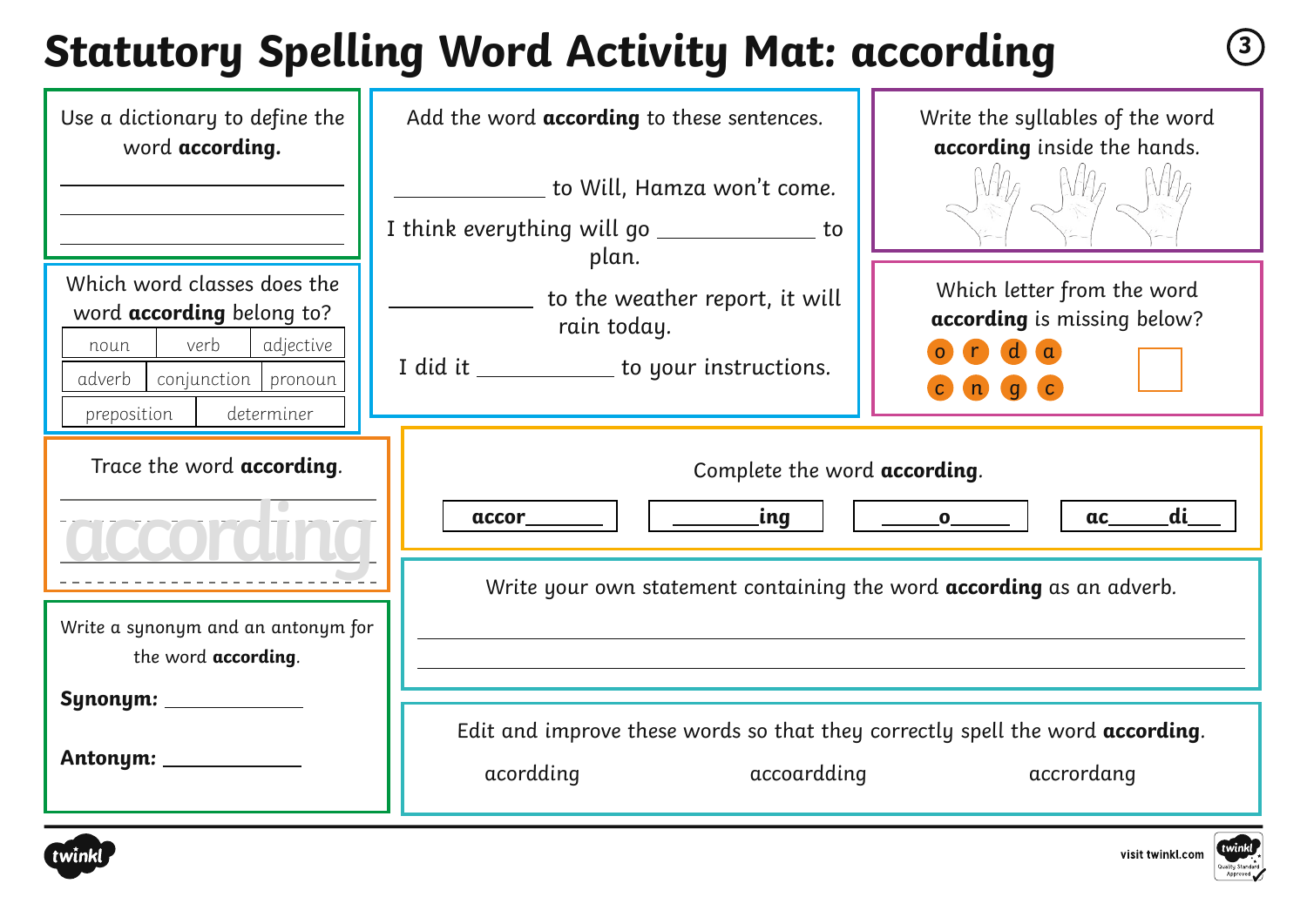#### **Statutory Spelling Word Activity Mat: achieve <sup>4</sup>**

| Use a dictionary to define the<br>word achieve.                                                                                                          | Add the word <b>achieve</b> to these sentences.<br>I will _______________ my goals.<br>You will _____________ a lot if you work hard. | Write the syllables of the word<br>achieve inside the hands. |  |
|----------------------------------------------------------------------------------------------------------------------------------------------------------|---------------------------------------------------------------------------------------------------------------------------------------|--------------------------------------------------------------|--|
| Which word classes does the<br>word <b>achieve</b> belong to?<br>verb<br>adjective<br>noun<br>adverb<br>conjunction pronoun<br>determiner<br>preposition | Do you think Rob will ______________ success?<br>No one can ___________________ anything<br>without effort.                           | Which letter from the word achieve<br>is missing below?      |  |
| Trace the word <b>achieve</b> .                                                                                                                          | Complete the word achieve.<br>ach<br>eve                                                                                              | h                                                            |  |
| Write a synonym and an antonym<br>for the word achieve.                                                                                                  | Write your own statement containing the word <b>achieve</b> as a verb.                                                                |                                                              |  |
| Synonym: ____________<br>Antonym: _____________                                                                                                          | Edit and improve these words so that they correctly spell the word achieve.<br>acchieve<br>acheve<br>acheeve                          |                                                              |  |